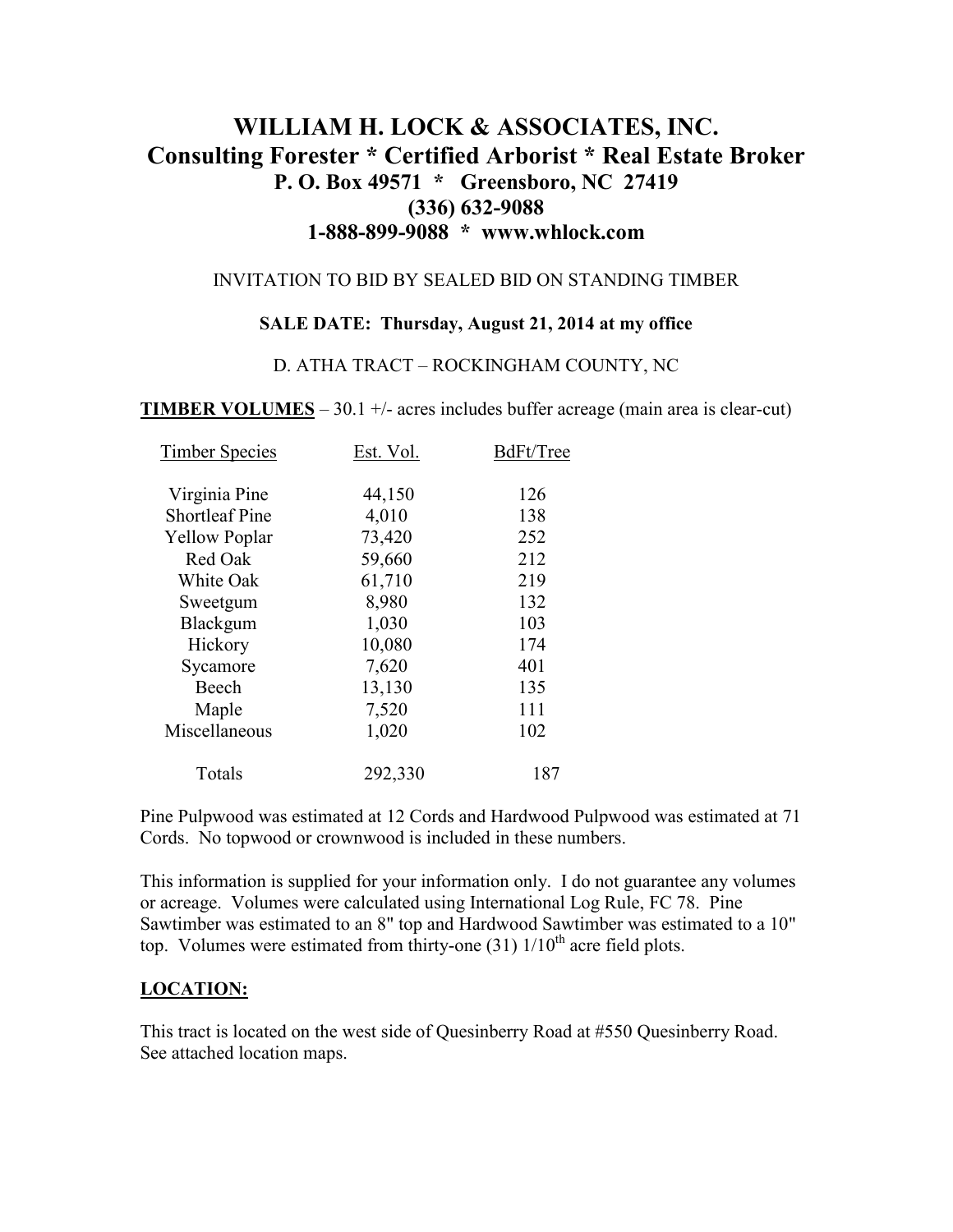Page Two D. Atha Tract - Timber Sale Sale Date: Thursday – August 21, 2014

### **BIDS:**

The Atha Tract is being sold on a lump sum sealed bid basis. Bids will be accepted by **regular mail** if received by 5:00 pm on Wednesday, August 20, 2014 **OR** bids will be accepted by **email (whlock@whlock.com), telephone (336-632-9088), fax (336-632- 9088), or in-person** at my office until 11:00 am on Thursday, August 21, 2014. At 11:00 am on Thursday, August 21, 2014 all bids received will be recorded. The successful bidder will be notified within 24 hours of the bid openings. A 10% deposit may be requested to be delivered to William H. Lock  $&$  Associates, Inc. within 72 hours of the bid opening. The balance of the sales price is to be delivered at the sale closing. The seller reserves the right to refuse or accept any and all bids. Seller will consider all bids. The seller will be responsible for the timber deed preparation, revenue stamps if recorded, and the forestry consultant fees. The buyer will be responsible for all other closing costs. A \$1,000 performance deposit will be payable at closing and held in a noninterest bearing trust account until satisfactory completion of logging. The performance deposit does not limit the buyer's liability.

### **PLACE OF SALE:**

The timber sale will be held at the office of William H. Lock & Associates, Inc. in Greensboro, NC. The office address is 375 S. Swing Road, Greensboro, NC 27409. Telephone and Fax: 336-632-9088; Email: whlock@whlock.com

## **CONDITIONS OF SALE**:

1. The Buyer shall have 24 months from the date of the timber deed to cut and remove all merchantable timber within the "Sale Areas". "Creek Buffers" have been marked with Blue Flagging. No blue flagged trees marking the buffer boundaries may be cut. All pine of any size and hardwoods >16" DBH may be harvested from within these buffer areas provided all Best Management Practices, Forest Practice Guidelines, and any applicable river basin or watershed regulations are followed. The sale boundaries are marked with pink flagging. No trees marked with pink flagging and no trees beyond the pink flagging are to be harvested. NOTE that the sale boundary in the western section of the tract is the creek itself.

2. The Buyer shall access the tract from Quesinberry Road along the existing farm path leading into the wooded sections of the tract. All access routes will need to be installed and/or maintained according to all North Carolina Best Management Practices, Forest Practice Guidelines, and any applicable river basin or watershed rules. All roadways must remain open and passable by ordinary traffic at all times. The roadways must be left in similar condition at the completion of the harvesting operation as they were at the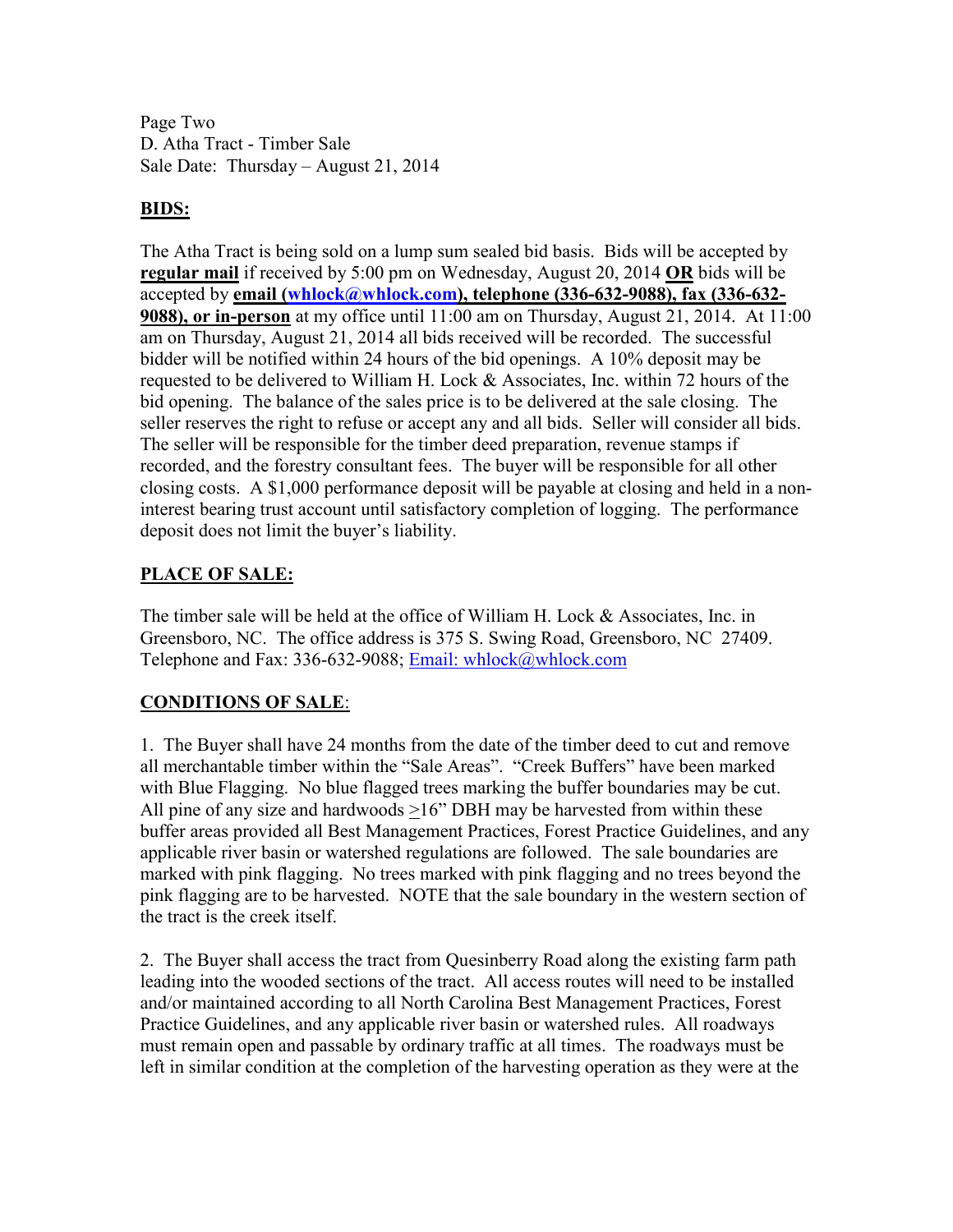Page Three D. Atha Tract - Timber Sale Sale Date: Thursday – August 21, 2014

beginning of the harvesting operation, reasonable wear and tear accepted. Call W.H. Lock if there are questions concerning access routes.

3. The Buyer is responsible for maintaining a clean site. No equipment parts, trash, tires or other debris created as a result of the harvesting operation shall be left on the property. It shall be the Buyer's responsibility to clean up any hazardous material or chemical waste spills including but not limited to Diesel Fuel, Hydraulic Fluid, Machine Oil, and/or Gasoline upon the subject property if deposited as a result of the harvesting operation. Responsibility will include any required remediation including but not limited to the removal of contaminated soils.

4. Harvesting operations must not interfere with any farming operations and farming operations must not interfere with any harvesting operations. Decking, loading or hauling will not be permitted in any existing open fields or pastures immediately adjacent to the timber unless approved by William H. Lock & Associates, Inc. If approved, open areas must be free of logging debris, smoothed when completed, and re-seeded if necessary. All loading decks and truck parking areas must be reseeded when the harvesting operation is completed.

5. The Buyer is responsible for following all Federal, State, and local regulations regarding timber harvesting activities. If required, Buyer is responsible for obtaining any necessary permits or licenses required for timber harvesting. All logging operations must conform to North Carolina Best Management Practices, Forest Practices Guidelines, and any applicable river basin or watershed rules. In the event that a non-compliance situation is identified on the tract as a result of the harvesting operation, William H. Lock & Associates, Inc. will have the express right to suspend the harvesting operation until the situation is brought into compliance. No trees or other logging debris shall be left in or across the property boundary, sale cutting lines or access roads and paths.

6. All necessary property lines, corners and sale harvest boundaries have been marked with pink flagging. Landowner guarantees the pink flagged sale boundaries. No flagged trees denoting the property and/or sale boundary shall be cut and no trees outside the boundary lines shall be cut. If trees marking the property lines or sale boundary are cut, North Carolina timber trespass laws may apply. No trees shall be cut to fall on a neighboring landowner's property or where potential damage may occur. If existing property corners are damaged or removed as a result of the harvesting operation, Buyer agrees to replace the markers at the correct surveyed location at their own expense.

7. Buyer agrees to notify William H. Lock & Associates, Inc., P. O. Box 49571, Greensboro, NC 27419 at least 3 days in advance of the beginning of the harvesting operation and at least 3 days in advance of the completion of the harvesting operation.